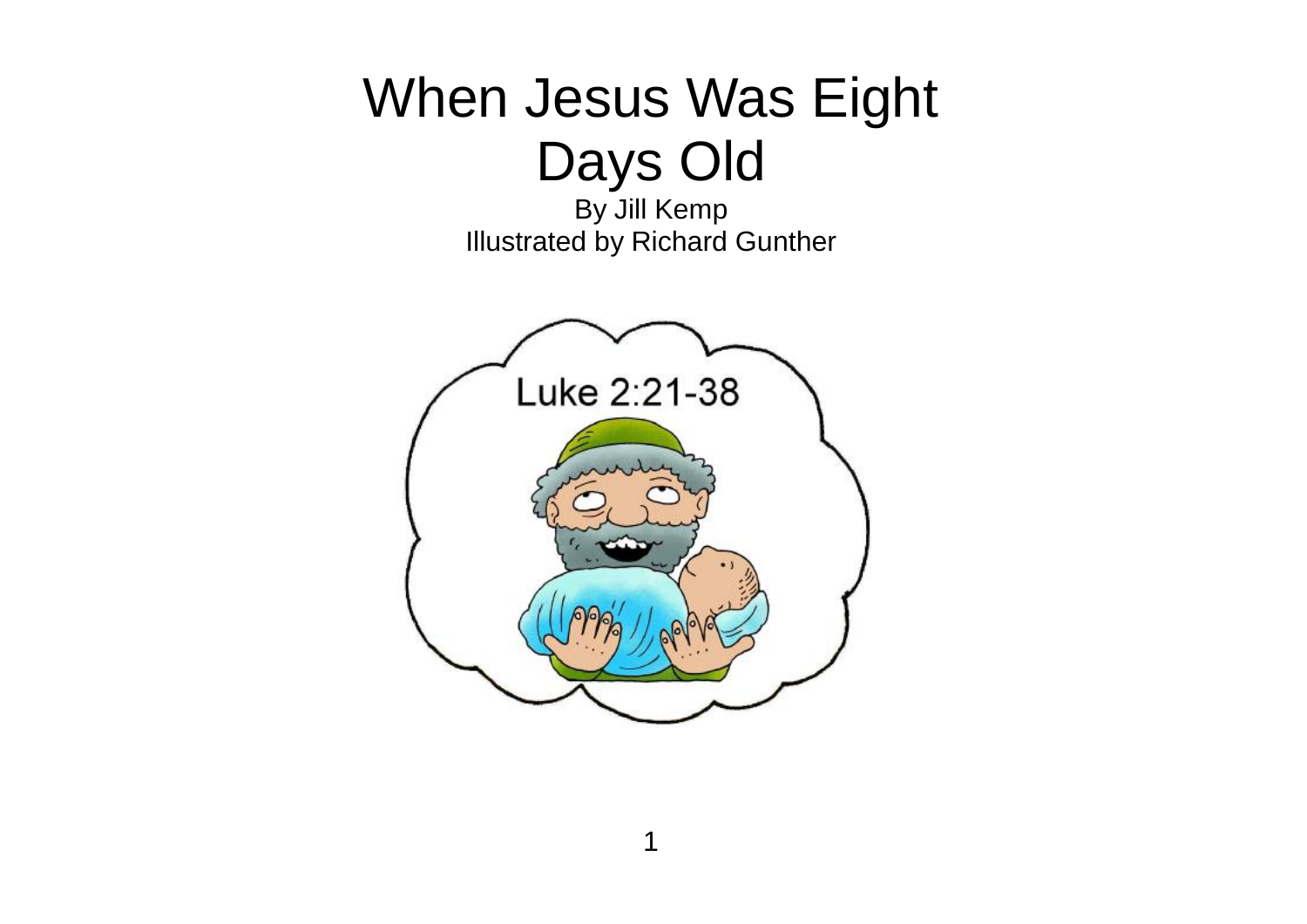

When baby Jesus was eight days old Joseph and Mary took him to the temple at Jerusalem to be circumcised and to dedicate his life to God, just as it is written in the Law God gave to Moses.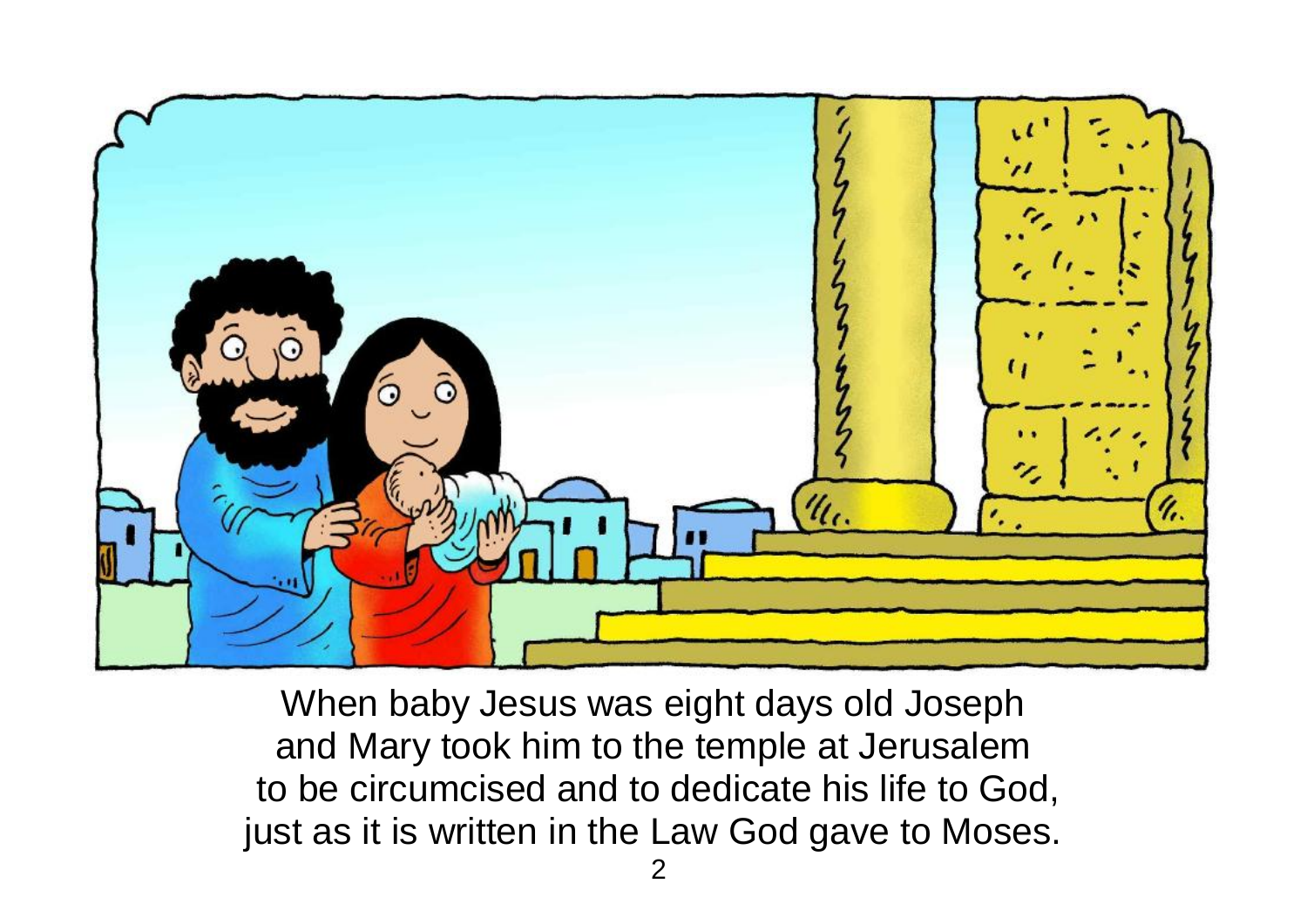

At the temple in Jerusalem was a man of God called Simeon, who was 84 years old. The Spirit of God had promised him that he would see the Saviour and promised Messiah, before he died.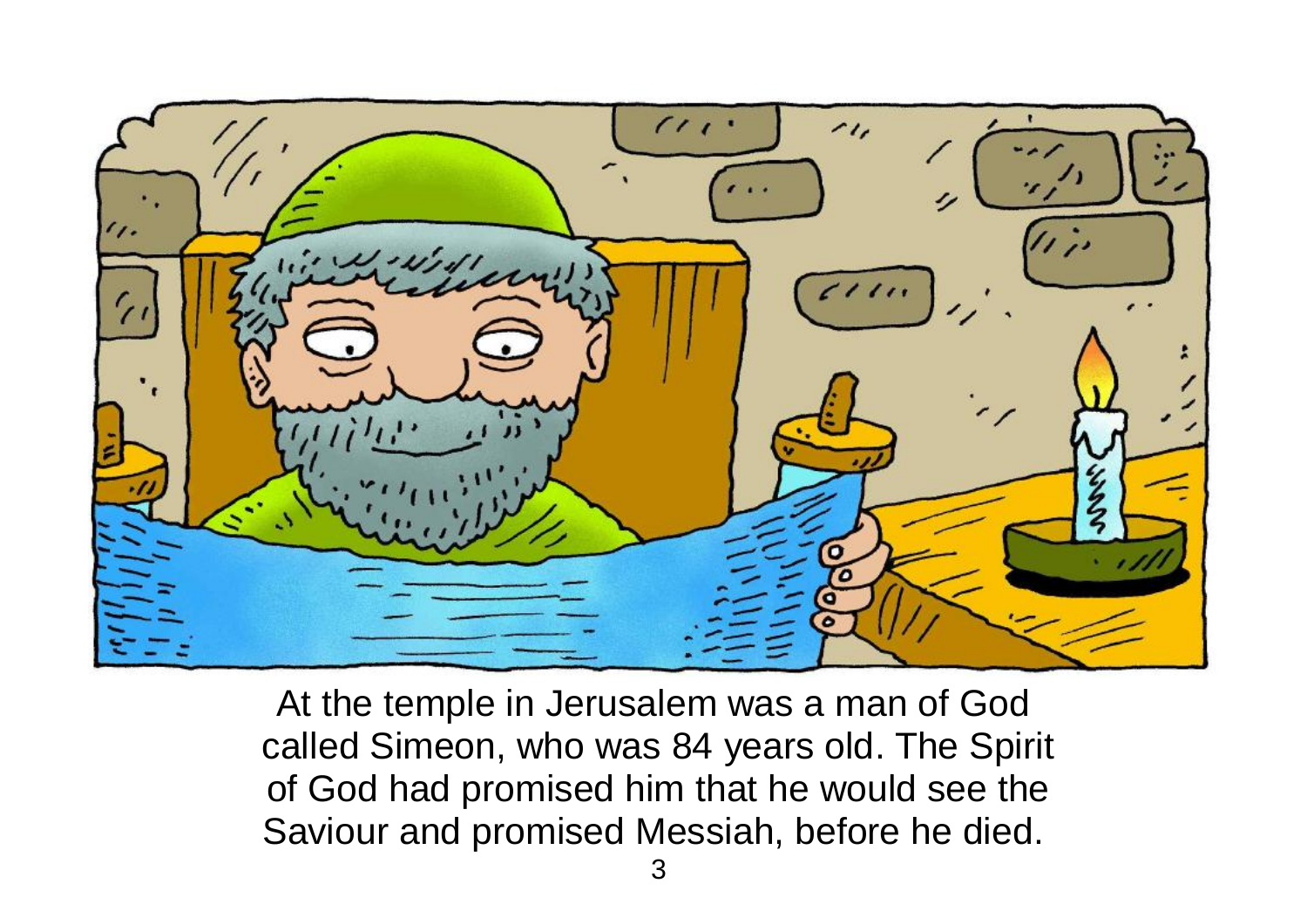

Simeon prayed and waited for many years and he was now a very old man. When Simeon saw baby Jesus, God's Holy Spirit told him that this baby was the promised one!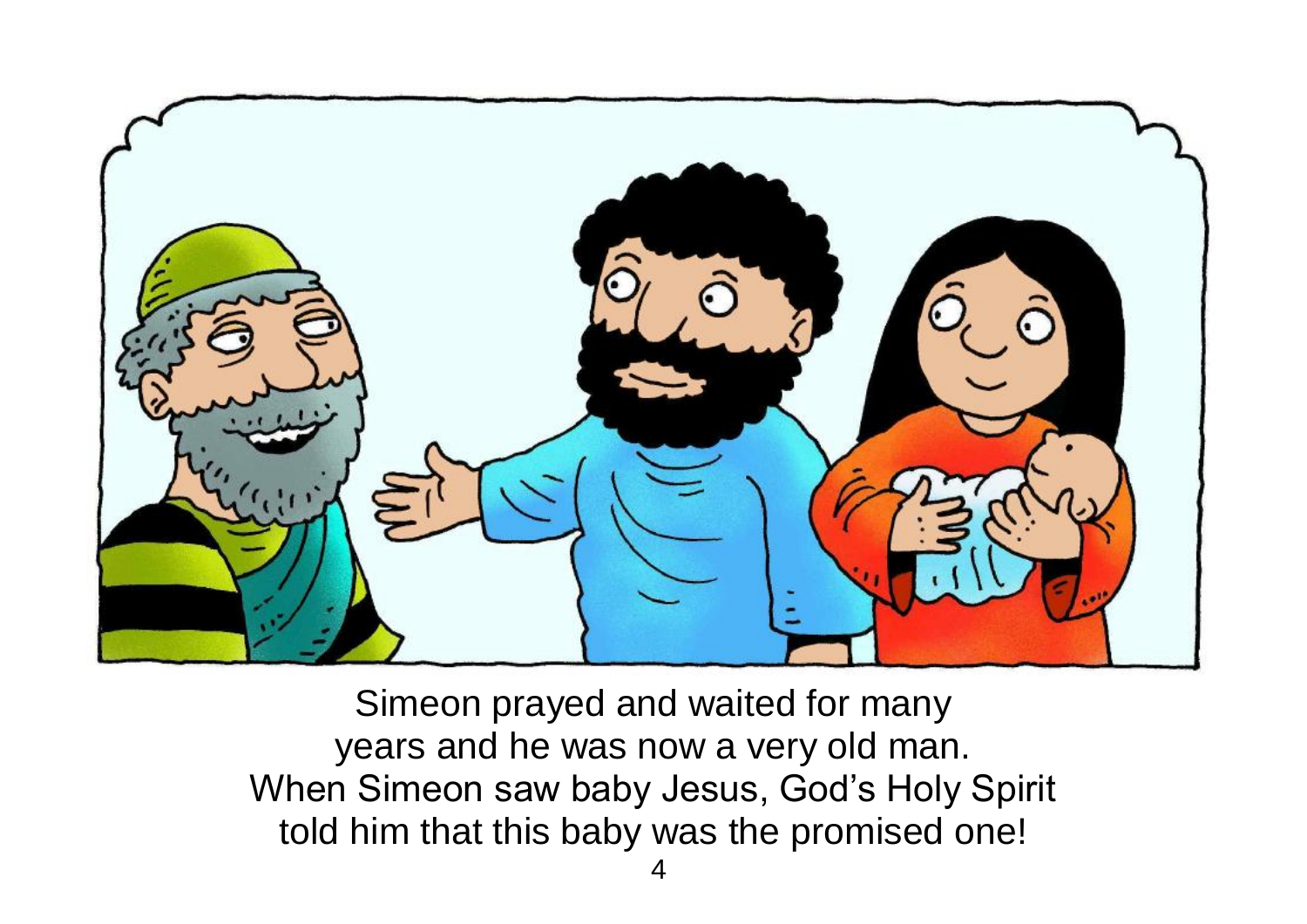

He asked Joseph and Mary if he could hold the baby. Then Simeon's heart was filled with joy and he praised and thanked God that his prayers had been answered!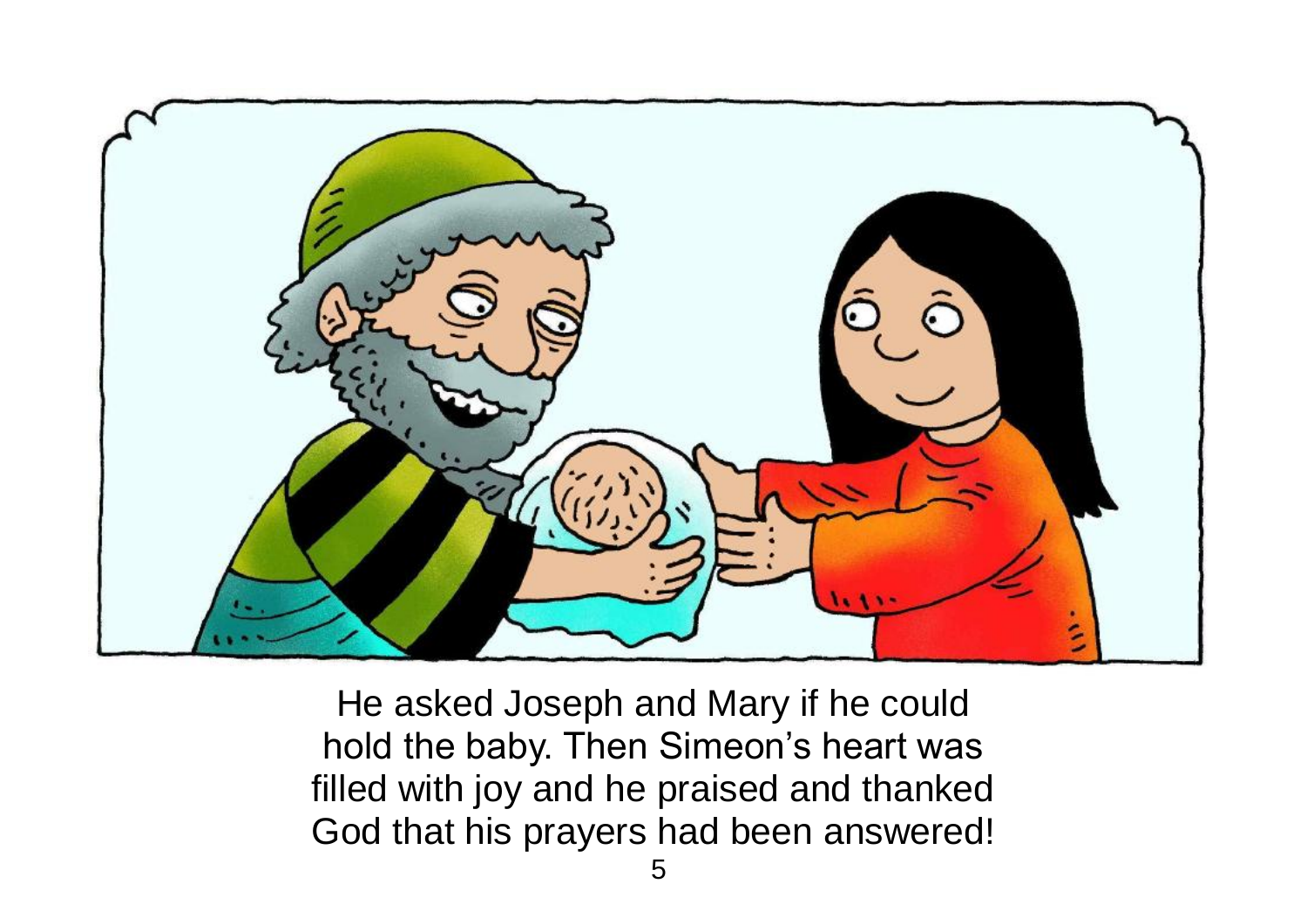

"I can die in peace now I have seen the promised one, You God have sent for people all over the world to see and know. He will bring honour to the descendants of Israel."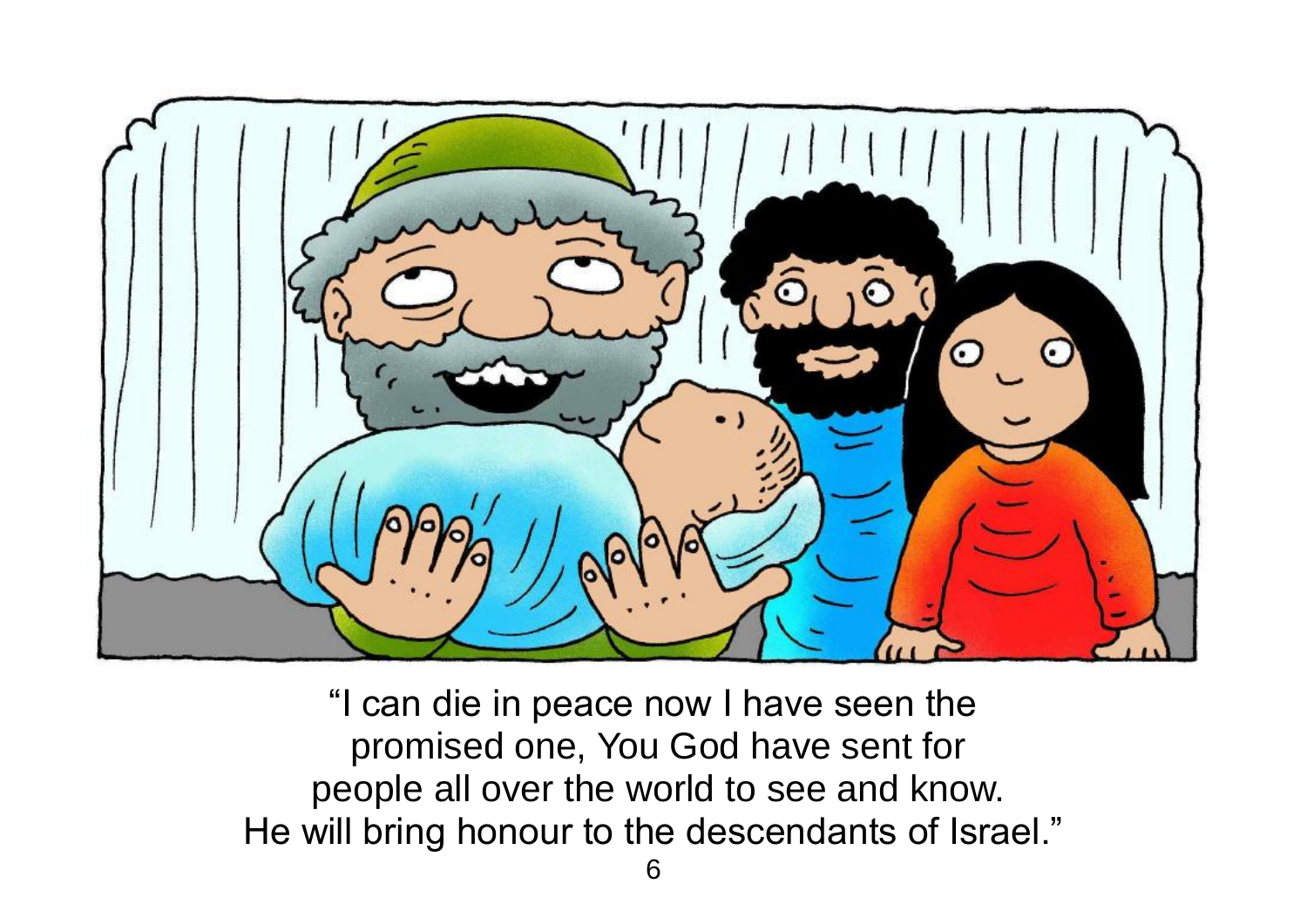

Joseph and Mary were amazed to hear these things. Then Simeon told Mary, "Many things will happen to your son that will make you very sad, but God knows those who believe and follow Him."